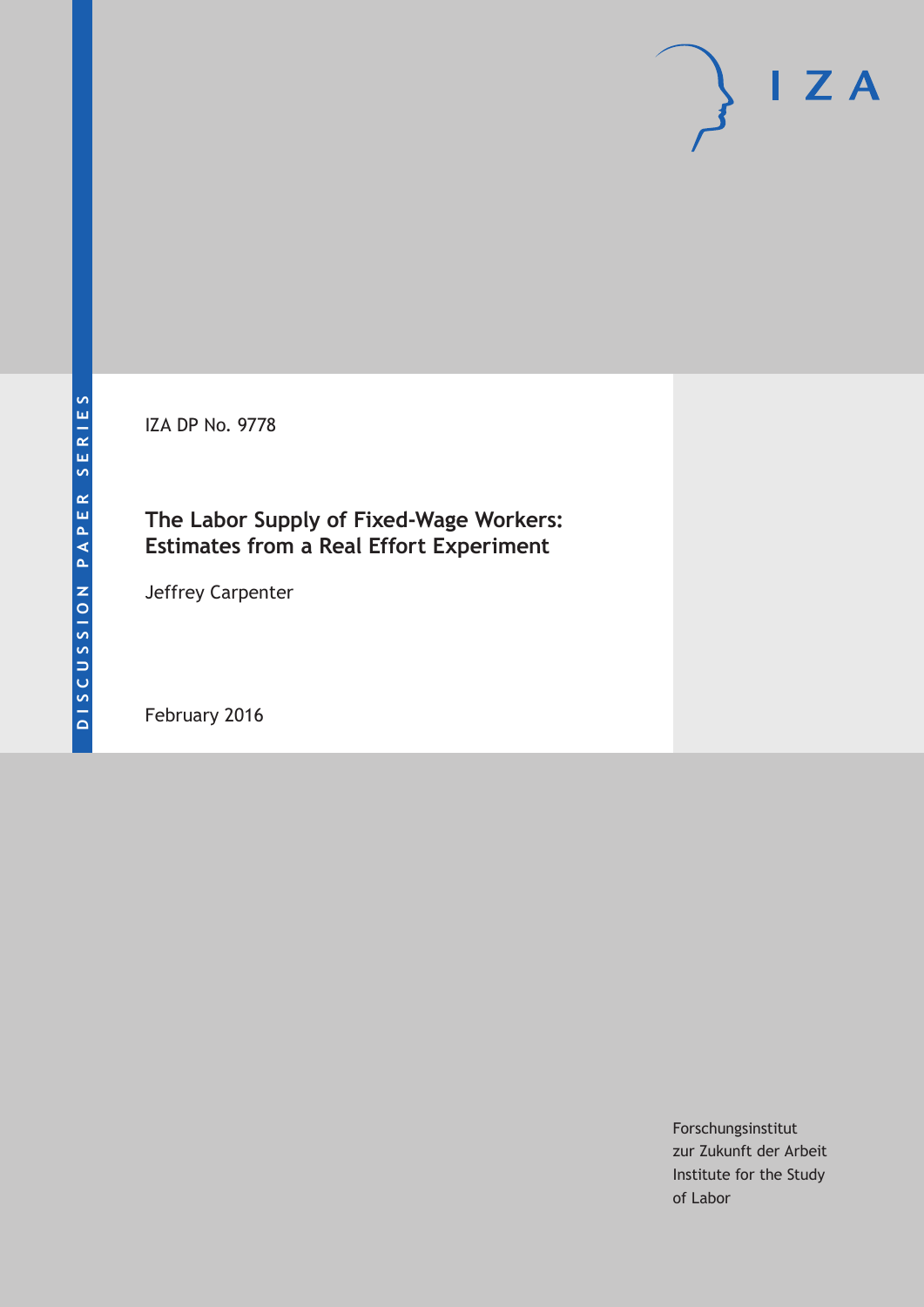# **The Labor Supply of Fixed-Wage Workers: Estimates from a Real Effort Experiment**

**Jeffrey Carpenter** 

*Middlebury College and IZA* 

#### Discussion Paper No. 9778 February 2016

IZA

P.O. Box 7240 53072 Bonn Germany

Phone: +49-228-3894-0 Fax: +49-228-3894-180 E-mail: iza@iza.org

Any opinions expressed here are those of the author(s) and not those of IZA. Research published in this series may include views on policy, but the institute itself takes no institutional policy positions. The IZA research network is committed to the IZA Guiding Principles of Research Integrity.

The Institute for the Study of Labor (IZA) in Bonn is a local and virtual international research center and a place of communication between science, politics and business. IZA is an independent nonprofit organization supported by Deutsche Post Foundation. The center is associated with the University of Bonn and offers a stimulating research environment through its international network, workshops and conferences, data service, project support, research visits and doctoral program. IZA engages in (i) original and internationally competitive research in all fields of labor economics, (ii) development of policy concepts, and (iii) dissemination of research results and concepts to the interested public.

IZA Discussion Papers often represent preliminary work and are circulated to encourage discussion. Citation of such a paper should account for its provisional character. A revised version may be available directly from the author.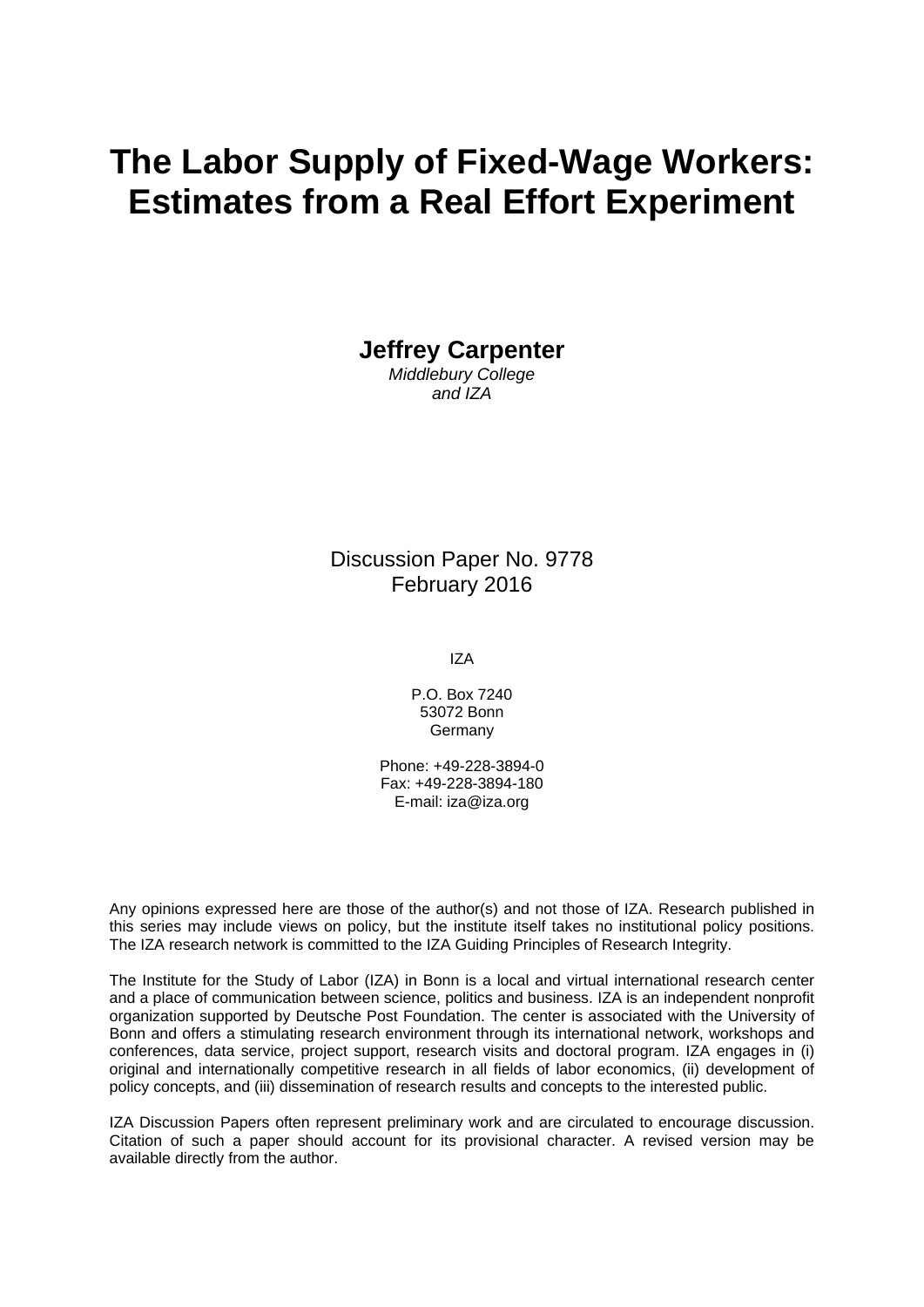IZA Discussion Paper No. 9778 February 2016

# **ABSTRACT**

# **The Labor Supply of Fixed-Wage Workers: Estimates from a Real Effort Experiment**

Fixed-wage workers comprise the bulk of the labor force and yet little is known about how they respond to wage changes. Given recent interest in theories of reciprocity and intrinsic motivation and their implications for effort provision, the neoclassical prediction seems less obvious today. To better understand the motivation of these workers, I estimate their labor supply using a real effort experiment. Two results stand out. First, no one theory seems to fit the pooled data. On average, people work considerably harder than the minimum but they do not respond to changes in the wage. Second, pooling the data is deceptive because there seem to be distinct types with differing responses to the wage. Most workers can be classified as reciprocal or intrinsically motivated and, indeed, these types respond as theory would predict: reciprocators return wage gifts with increased effort and extrinsic incentives crowd out motivation for intrinsic workers.

JEL Classification: C91, J22

Keywords: labor supply, fixed wage, reciprocity, intrinsic motivation, real effort, experiment

Corresponding author:

Jeffrey Carpenter Department of Economics Middlebury College Middlebury, VT 05753 USA E-mail: jpc@middlebury.edu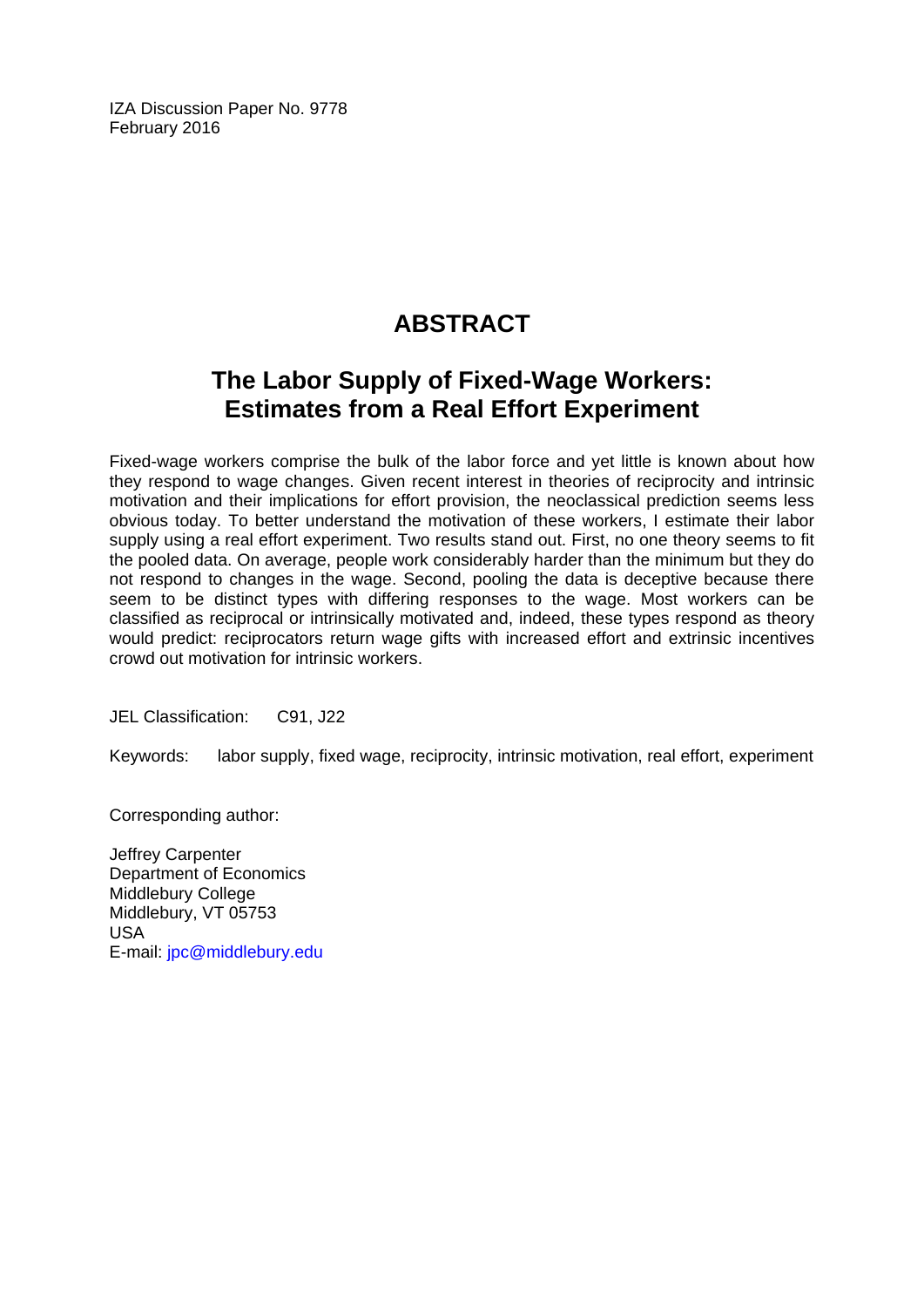## 1 Introduction

The study of labor supply is foundational within economics - the relationship between the wages offered by firms and the effort provided by workers forms the basis for public policy debates that inform the evaluation of tax and welfare programs and the design of labor market interventions. Concomitant with the importance of this relationship, the literature offering estimates of labor supply is vast and considers many important differences such as those in worker characteristics (e.g., union status, gender), in sectors (e.g., private versus public) and in compensation schemes (e.g., performance pay and group incentives) to mention just a few (Ashenfelter and Layard, 1986; Ashenfelter and Card, 1999). I focus on two aspects of the labor contract that determine the working conditions for a large, but understudied, portion of the labor force, namely the labor supply of unmonitored fixed-wage workers. Indeed, surveys suggest that despite an increase in the use of performance pay for managers and executives, most non-exempt salaried or hourly employees, perhaps the bulk of the labor force, continue to work without performance incentives (Ledford, 2014). These employees are paid a simple fixed wage (per annum or per hour) with no bonus, piece rate or profitsharing and although they may not have much choice over how long they must be at work, they do have considerable latitude in determining how hard to work (Hamermesh and Wolfe, 1990).

In this setting the boss cannot contract for an effort level and therefore the predictions of static principal-agent theory seem straightforward: because workers receive the fixed wage regardless of their performance, if effort is costly they should not work very hard, i.e., they should "shirk" (Akerlof, 1982; Bowles, 1985). As a result, the neoclassical theory predicts that effort will fall to some minimum and should be invariant to changes in the fixed wage. However, only the prediction that effort should not respond to changes in the fixed wage is crisp. If workers eschew extrinsic rewards and yet are intrinsically motivated to provide some "whistle while you work" level of effort (a la Deci and Ryan 1985), they may work considerably more than the minimum. That said there is no reason to believe that intrinsically motivated workers will increase their efforts when the fixed payment is raised (Benabou and Tirole, 2003).

Based on the reciprocal nature of workers, Akerlof (1982) proposes an alternative prediction for this setting, one in which workers repay higher than equilibrium wage "gifts" by working more than the minimum. In particular, the posited effort norm governing worker reciprocity is increasing in the firms' wage (relative, perhaps, to some "fair" reference wage) and so the larger the wage rent, the harder the employee should work This logic suggests a labor supply curve that will be upward sloping in the standard absence of income effects.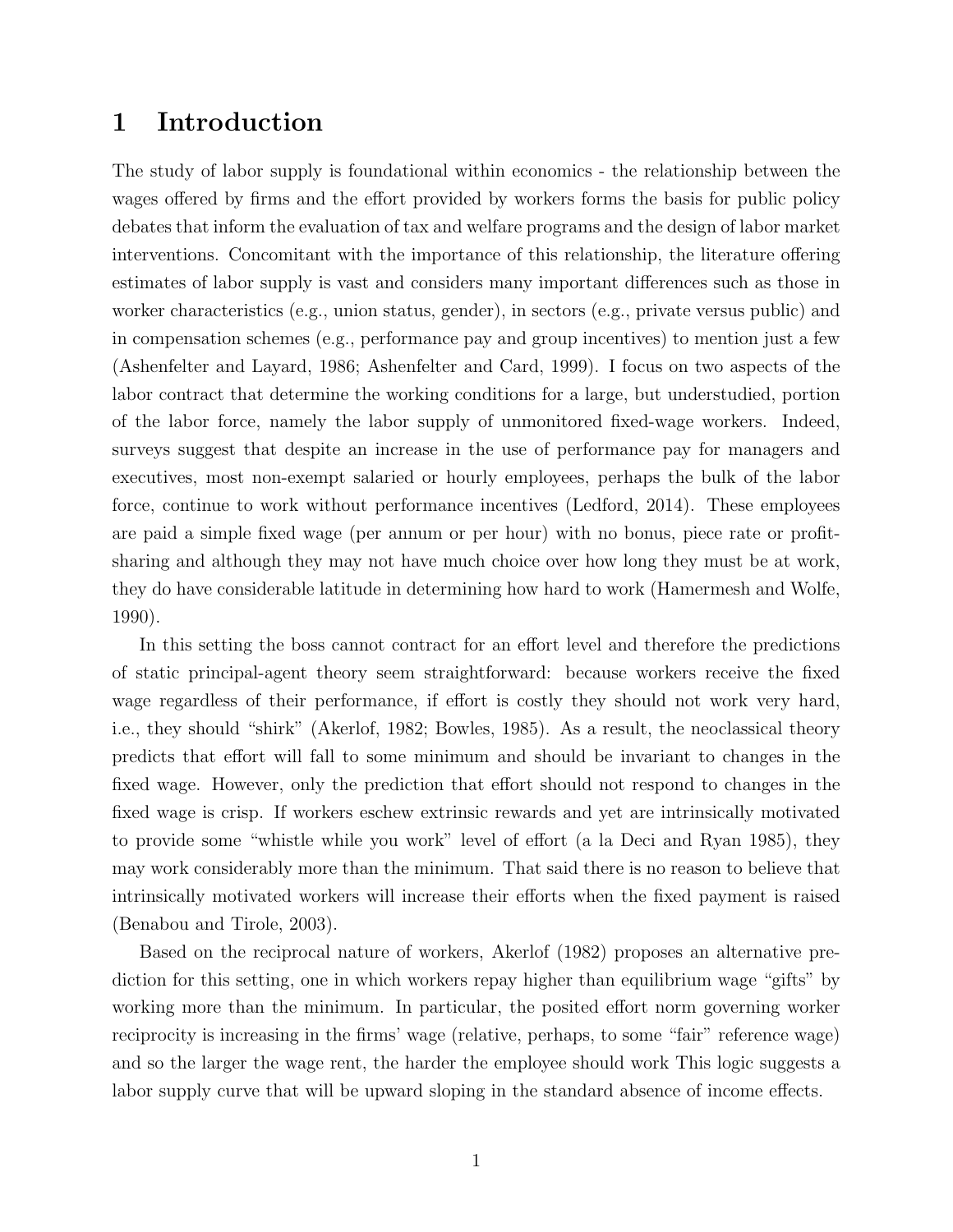Labor supply estimates of fixed-wage workers based on observational data tend to exploit changes in the tax code (Keane, 2011) or other legislative interventions that affect salaries (e.g., Fisman et al., 2012). The typical finding is that the elasticity of labor supply is relatively low despite upward bias resulting from confounding effects on the extensive margin (Heckman, 1993). In addition to the problems of identifying the effect of wage changes on the intensive margin, observational studies suffer from other selection issues and the bias associated with plausibly important unobservables. With this in mind, a number of careful case studies and field experiments have been conducted recently. For example, Oettinger (1999) estimates the labor supply of stadium vendors, Camerer et al. (1997), Crawford and Ming (2011) and Farber (2014) all examine taxi drivers, Fehr and Goette (2007) study bicycle messengers and Bellemare and Shearer (2011) study labor supply effects among tree planters. Though tempting to do so, it is hard to make comparisons between these innovative studies and the experiment described below because workers in these studies are all offered performance incentives, not fixed wages. Likewise, in the experimental lab, labor supply estimates based on real effort tend to rely on piece rate employment contracts (e.g., Swenson, 1988; Dickinson, 1999; Sillamaa, 1999, Huet-Vaughn, 2015) and are therefore also not directly comparable.

Considering real effort experiments that are more similar because they use fixed-wage contracts, Gneezy and List (2006) and Kube et al. (2012) conduct gift exchange experiments with people hired for short term jobs. Among library workers and donation solicitors, Gneezy and List (2006) confirm gift exchange in the short term. Within 90 minutes of the start of a day's work, output is greater for those paid a high fixed wage compared to those paid a low wage but the effect fades. Also utilizing temporary library workers, Kube et al. (2012) show that worker reciprocity is stronger when the gifts take a non-monetary form. While illustrative of worker motivation, these studies were not designed to estimate labor supply and it is hard to make any inferences based on just two wage treatments.

To more directly study the labor supply of unmonitored fixed-wage workers, I conduct a similar experiment to those just mentioned in that workers are hired for a one-time job to do clerical work. The benefit of one-time employment is that our estimates will not be confounded by repeated game or reputational effects. What is different, however, is that workers in this study are randomly assigned to one of five wage treatments, including wages at and on either side of a standard (reference) wage for this type of work. In addition, workers fill out a survey including a standard personality scale and a few other attitudinal questions.

Overall, I find that the employees do a considerable amount of work in contrast to the neoclassical prediction but that labor supply is, on average, inelastic and slightly downward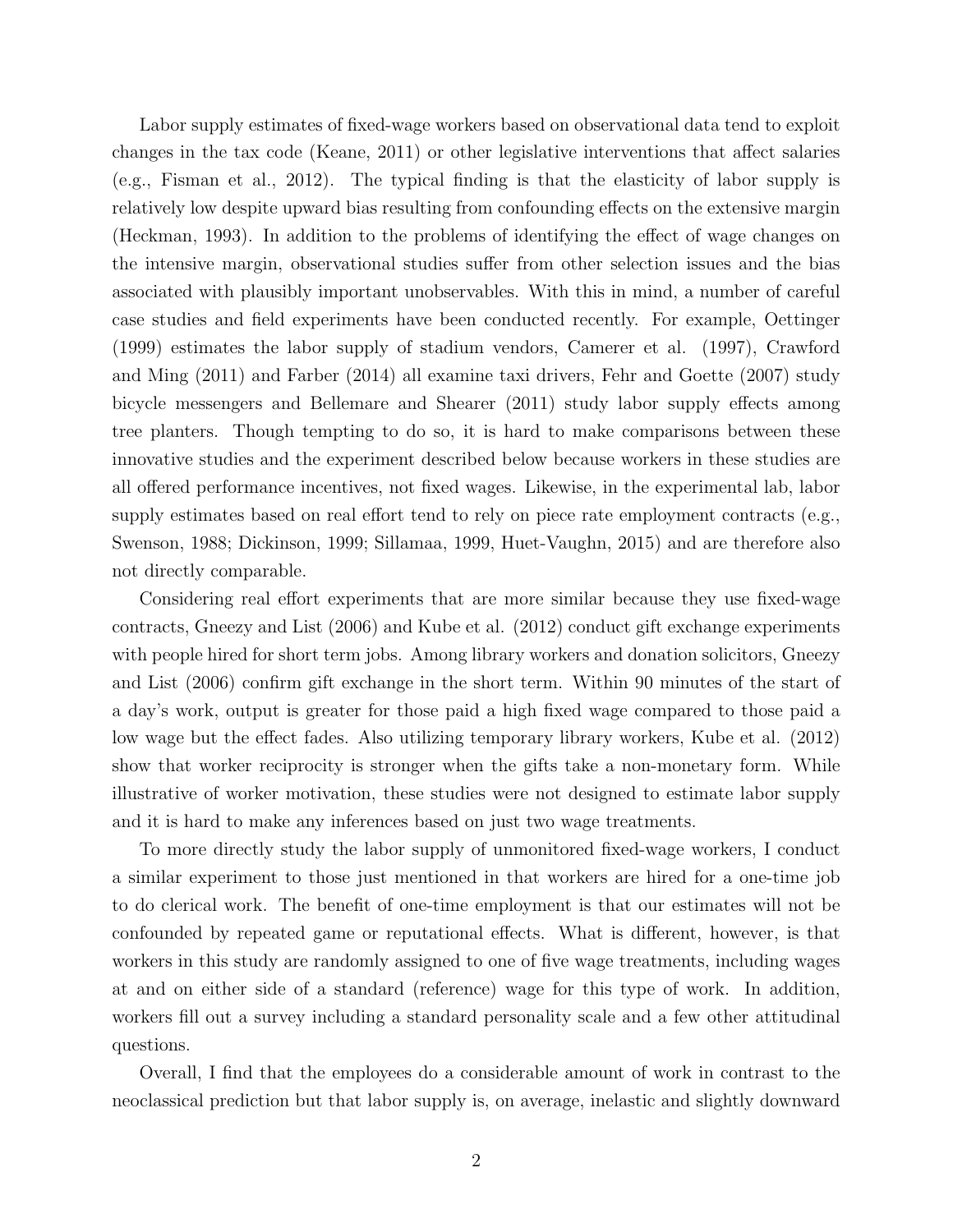sloping, though not significantly so. What makes the point estimates negative is a unique aspect of the design, namely that workers are unpaid volunteers in one of the treatments and it appears that financial compensation crowds out intrinsic motivation, to some extent. While this fact is consistent with the literature on intrinsic motivation, the fall off from the volunteer condition is not dramatic in the pooled data. At the same time, because labor supply is essentially flat, at first blush we find little evidence of gift exchange.

However, digging a bit deeper, it appears that the response to the wage treatments is heterogeneous. While standard personality attributes appear to matter little, a question designed to measure the extent to which workers subscribe to reciprocity norms essentially bifurcates our sample. Those who subscribe to the norm of "returning favors" behave very differently from those who do not. Indeed, there appear to be two clear types of workers: reciprocators whose labor supply is upward sloping through the reference wage and those who appear intrinsically motivated (confirmed by a standard question from an intrinsic motivation inventory). This second group of employees works considerably harder as volunteers than when they are paid.

In what follows I explain the details of the experiment, present a full set of the results and, in a final section, discuss these findings in relation to a few additional studies that uncover similar labor supply phenomena.

## 2 Study design

One hundred and seventy-five participants were recruited into fifteen sessions from the student population at Middlebury College to fill out a survey for which they earned five dollars. Ostensibly, the purpose of the sessions was to gather opinions and expectations of the students about their choices of major and their career aspirations and expectations. Along with questions on this topic, participants also completed the 44-item Big Five personality inventory (John et al., 2008) and a standard set of demographics. The survey was conducted at a central location (the main library at the center of campus) and was expected to take half an hour though participants were told to plan on the sessions taking up to an hour. The participants were explicitly told that the five-dollar payment was just for filling out the survey and that the payment was set to match the going rate on campus for student workers of ten dollars per hour. All this was done to prime a common reference wage for all participants and to prevent any selection into the wage treatments.

Once the survey had been completed the participants, who had been randomly placed in cubicles and told not to communicate with each other (to minimize peer effects), were asked to stay for another half an hour to do some related clerical work for the College. Specifically,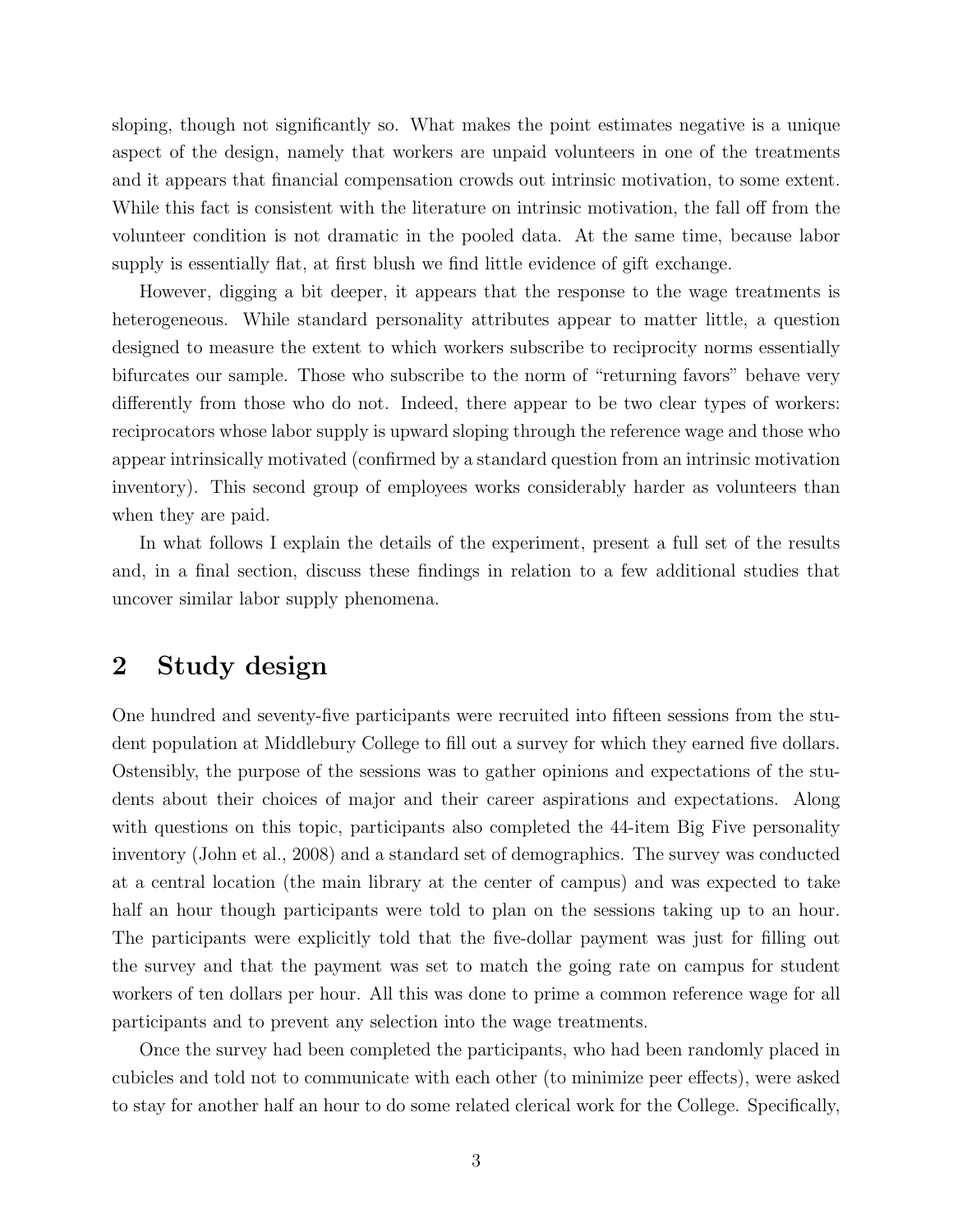they were asked to fold, seal and hand-address newsletters to be sent to alumni. It was at this point that participants were randomly assigned to a wage treatment. So that there would be no invidious comparisons made between participants during the experiment, the wage was assigned at the level of the session. There were five wage treatments (three sessions per treatment) in which participants were paid fixed wages of \$0, \$1, \$5, \$10 or \$20 for their clerical work. The participants were explicitly told that they would earn the assigned wage regardless of how much output they produced. As a unique aspect of our design, in the \$0 condition the participants worked as volunteers without pay.<sup>1</sup>

Before work began, the participants were provided with blank newsletters, circular stickers to seal the folded newsletters, pens and address lists of alumni to whom the mailers were to be sent. An experimenter demonstrated the production process and then instructed the participants to produce one mailer at a time. After the half hour was over, participants were asked to fill out another very brief questionnaire and to tidy up their workstations while they waited to be paid. Payments were made, one at a time.

| Table 1: Worker Characteristics (by wage treatment) |         |         |         |         |         |
|-----------------------------------------------------|---------|---------|---------|---------|---------|
|                                                     | \$0     | \$1     | \$5     | \$10    | \$20    |
| Age                                                 | 19.71   | 19.61   | 19.57   | 19.68   | 19.56   |
| Male $(I)$                                          | 0.60    | 0.67    | 0.70    | 0.53    | 0.53    |
| Caucasian $(I)$                                     | 0.66    | 0.67    | 0.67    | 0.68    | 0.53    |
| High GPA $(I)$                                      | 0.23    | 0.33    | 0.38    | 0.32    | 0.31    |
| Economic Major (I)                                  | 0.20    | 0.18    | 0.19    | 0.16    | 0.28    |
| Extroversion (FS)                                   | $-0.03$ | $-0.01$ | $-0.02$ | $-0.12$ | 0.22    |
| Agreeableness (FS)                                  | 0.03    | $-0.05$ | $-0.12$ | 0.04    | 0.10    |
| Conscientiousness (FS)                              | $-0.20$ | 0.02    | 0.07    | 0.20    | $-0.12$ |
| Neuroticism (FS)                                    | $-0.18$ | 0.08    | 0.31    | $-0.15$ | $-0.07$ |
| Openness (FS)                                       | 0.03    | $-0.22$ | 0.11    | $-0.14$ | 0.24    |

Notes: Characteristic means reported; (I) and (FS) stand for indicator and factor score, respectively; Only three differences are significant at the 5% level (neuroticism between \$5 and \$0, \$5 and \$10 and openness between \$1 and \$20).

Table 1 lists the mean characteristics of our participants by wage treatment. Overall, participants were between 19 and 20 years old, on average, 60% of them were male, 64% were Caucasian, 31% had a high (self-reported) grade point average (greater than a 3.8 on

<sup>&</sup>lt;sup>1</sup>The instructions for the experiment, which were approved by the Middlebury College IRB, appear in the appendix.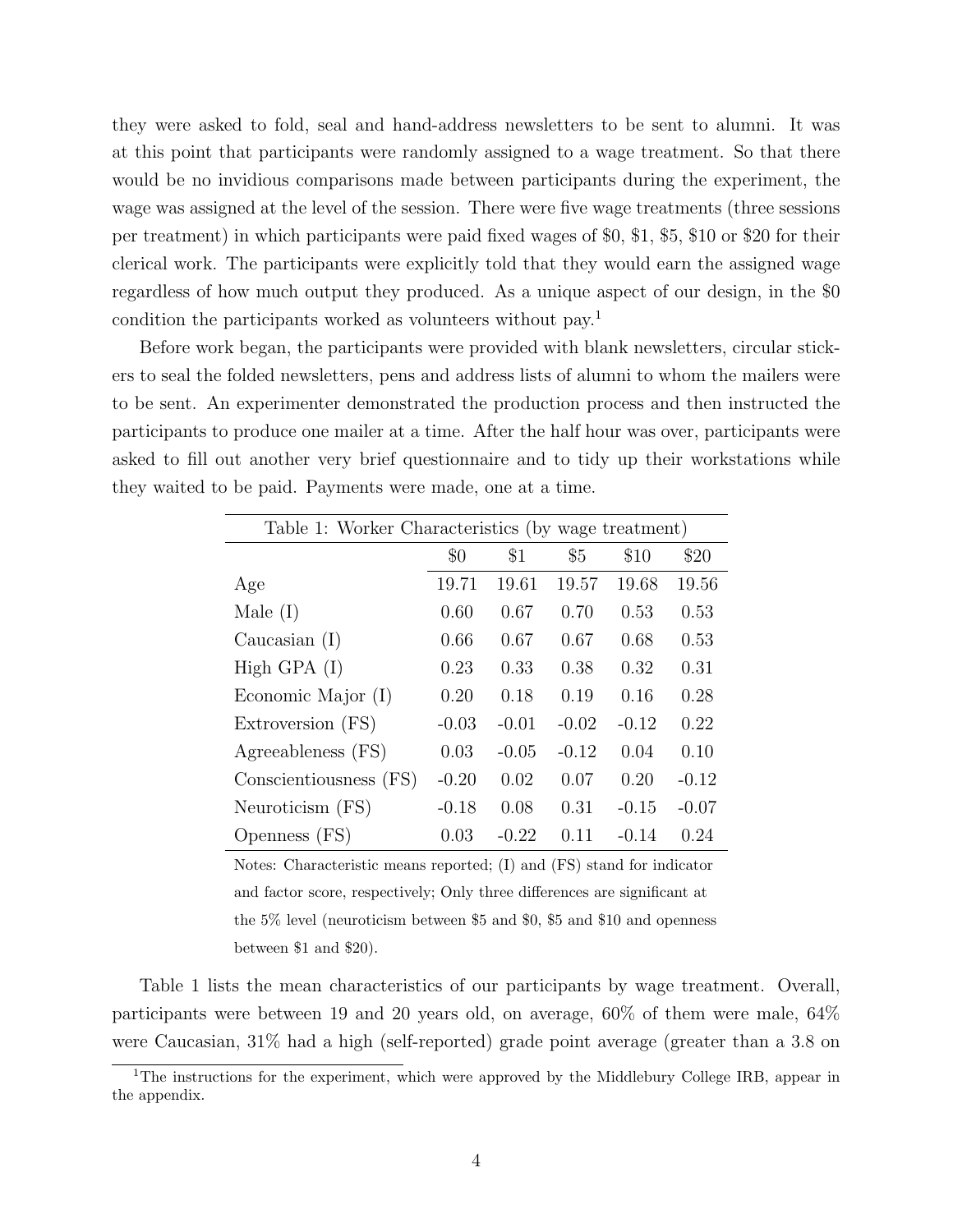a standard 4 point scale) and 20% were economics majors (a number that matches the College population). In terms of personality traits, our results from the Big Five are typical: all five main components (extroversion, agreeableness, conscientiousness, neuroticism, and openness) generated substantial eigenvalues when factor analysis was conducted. Considering randomization to treatment, only three differences out of one hundred are significant at the 5% level indicating the treatments were well-balanced.

## 3 Labor supply estimates

We use participant output as our measure of effort. Starting broadly, our participants, pooled across treatments, produced an average of 22.70 units of output and efforts were heterogeneous (s.d. 8.11). While five participants produced 40 units or more, seven decided to produce nothing.



Figure 1: Output by Wage Treatment.

Figure 1 presents mean output levels in the different wage treatments. The first thing to notice is that, on average, participants worked hardest when they were paid nothing. However, while the differences between the mean output at \$0 and the means at \$10 and \$20 are significantly different at the 5% level, none of the other differences are significant and, as a result, the implied labor supply curve is essentially flat.

The shape of the labor supply curve is confirmed in Table 2 in which the wage is treated as a continuous variable. In columns (1) and (3) the bi-variate relationship is estimated and we see that each dollar increase in the wage is associated with a one-tenth a unit decrease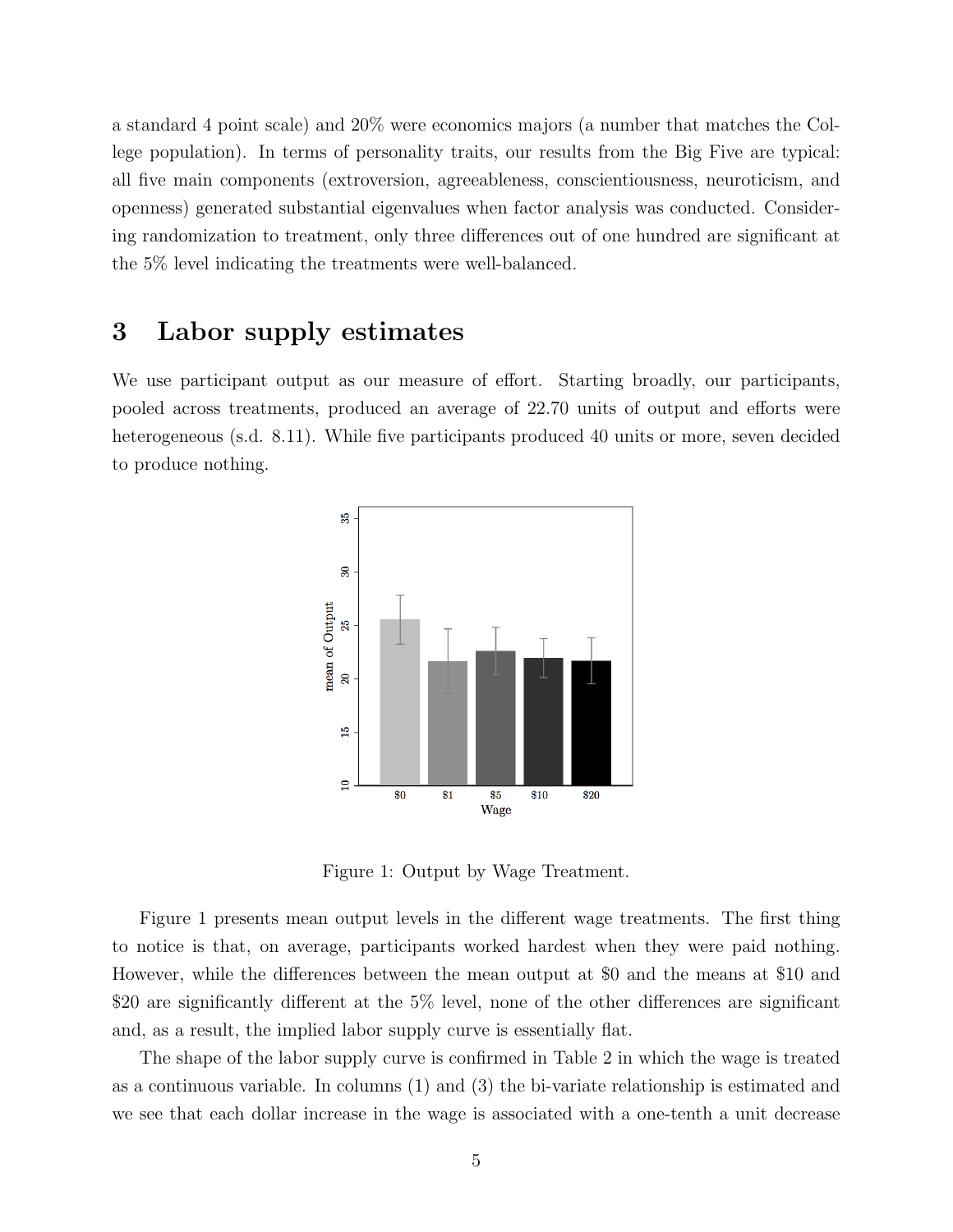in output. In columns (2) and (4) we include controls for age, sex, race, GPA, major and personality and the point estimate increases in magnitude, but just a bit. For the interested reader, a full table of point estimates is included in the appendix where one can assess the impact of the controls.<sup>2</sup> To account for any differences in the sessions, in columns  $(1)$  and  $(2)$ the standard errors are clustered at the session level and in columns (3) and (4) we include session level random effects, instead. These changes matter little to the point estimates or their significance. As indicated by the results in Table 2, the labor supply curve generated in the experiment is flat and effort does not seem to be determined by the wage paid.

| Table 2: Labor Supply       |          |          |          |           |
|-----------------------------|----------|----------|----------|-----------|
|                             | (1)      | (2)      | (3)      | (4)       |
| Wage                        | $-0.112$ | $-0.143$ | $-0.104$ | $-0.143*$ |
|                             | (0.107)  | (0.105)  | (0.139)  | (0.086)   |
| Controls included           | No       | Yes      | No       | Yes       |
| Errors clustered on session | Yes      | Yes      | No       | No        |
| Session random effects      | No       | No       | Yes      | Yes       |
| Observations                | 175      | 175      | 175      | 175       |

Notes: Dependent variable is individual output; marginal effects and robust standard errors reported;  $*$  p $< 0.10$ ; controls include age, sex, race, GPA, major, big 5 personality.

Considering the theoretical predictions outlined in the introduction, the neoclassical model does not seem to fit well. As pointed out above, less than five percent of workers produce nothing and the median worker produces almost one unit of output per minute. In other words, our participants work too hard to be consistent with the neoclassical model. At the same time, we also do not find any evidence of gift exchange in the pooled data, which would have predicted an upward sloping labor supply curve through the reference \$5 wage. As is clear from the discussion above, if anything, the labor supply curve is actually downward sloping. The last theory, that of intrinsic motivation, seems to fit the pooled data best, thought it is also not a perfect match. On the one hand, people do work more than the minimum and so they seem intrinsically motivated to work for the College and there does appear to be some crowding of this motivation by extrinsic incentives because average output is lower when workers are paid a positive amount. On the other hand, the drop off in motivation due to extrinsic incentives is rather weak and not robustly significant.

So where does this leave us? While none of the standard theories are a paricularly good match with the labor supply estimates from the experiment considered overall, in the next

<sup>2</sup>For example, we find that men produce significantly less than women and personality has little impact on effort.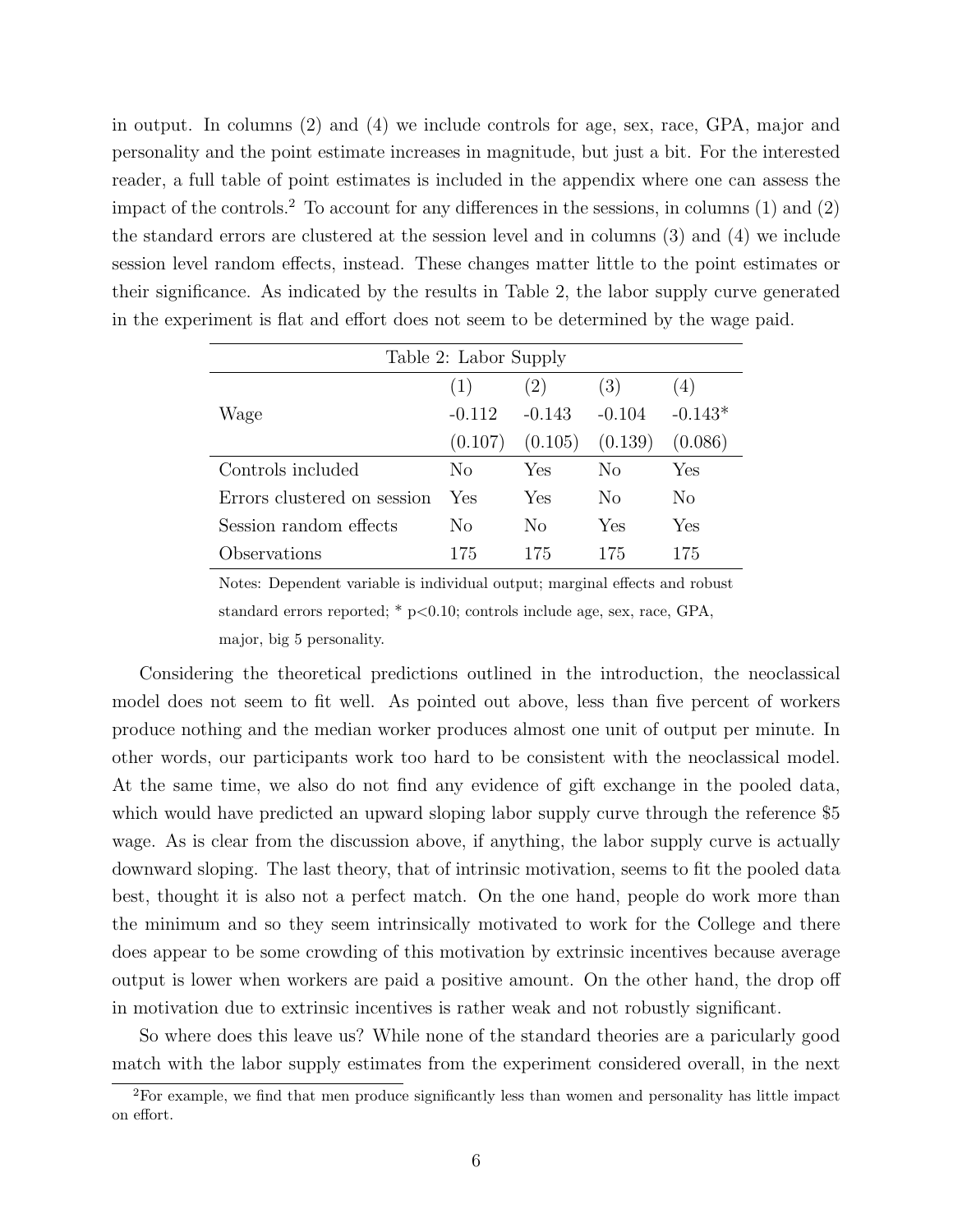section, we see that heterogenous treatment effects of the wage appear when one explicitly accounts for differences in motivation. In other words, our pooled results are misleading because they represent a mixture of different worker types.

#### 4 Heterogeneous treatment effects

To more directly examine the implications of reciprocity and intrinsic motivation, we incorporated two standard survey-based measures in our design. First, as part of the initial questionnaire participants were asked to respond to a statement about their adherence to reciprocal norms. Responses to the statement, "If someone does me a favor, I am eager to return it", were measured on a likert scale. The statement was borrowed from the German Socio-Economic Panel and has been discussed as a valid measure of reciprocity in Dohmen et al., (2008). Second, as is standard in the psychology literature on motivation, we elicited responses to another statement at the end of production, "I enjoyed doing this activity very much". This item was taken from the Intrinsic Motivation Inventory developed in Ryan (1982) and McAuley et al. (1989). Based on the responses to these statements, we created two indicator variables by separating the data at the median of each set of responses. We call reciprocal workers those for whom the first statement was representative and intrinsic workers those for whom the second resonated.



Figure 2: Heterogeneous Treatment Effects of the Wage.

In Figure 2 we illustrate how the different types of workers reacted to changes in the fixed wage. Starting on the left with the reciprocal workers, we see an interesting divergence from the pattern in Figure  $1 -$  those workers who identify most strongly with reciprocity norms do appear to reciprocate gifts. The labor supply for this subsample is, indeed, upward sloping as gift exchange would predict. In the middle panel we see the behavior of intrinsic workers who demonstrate a more pronounced version of Figure 1, one in which the drop-offs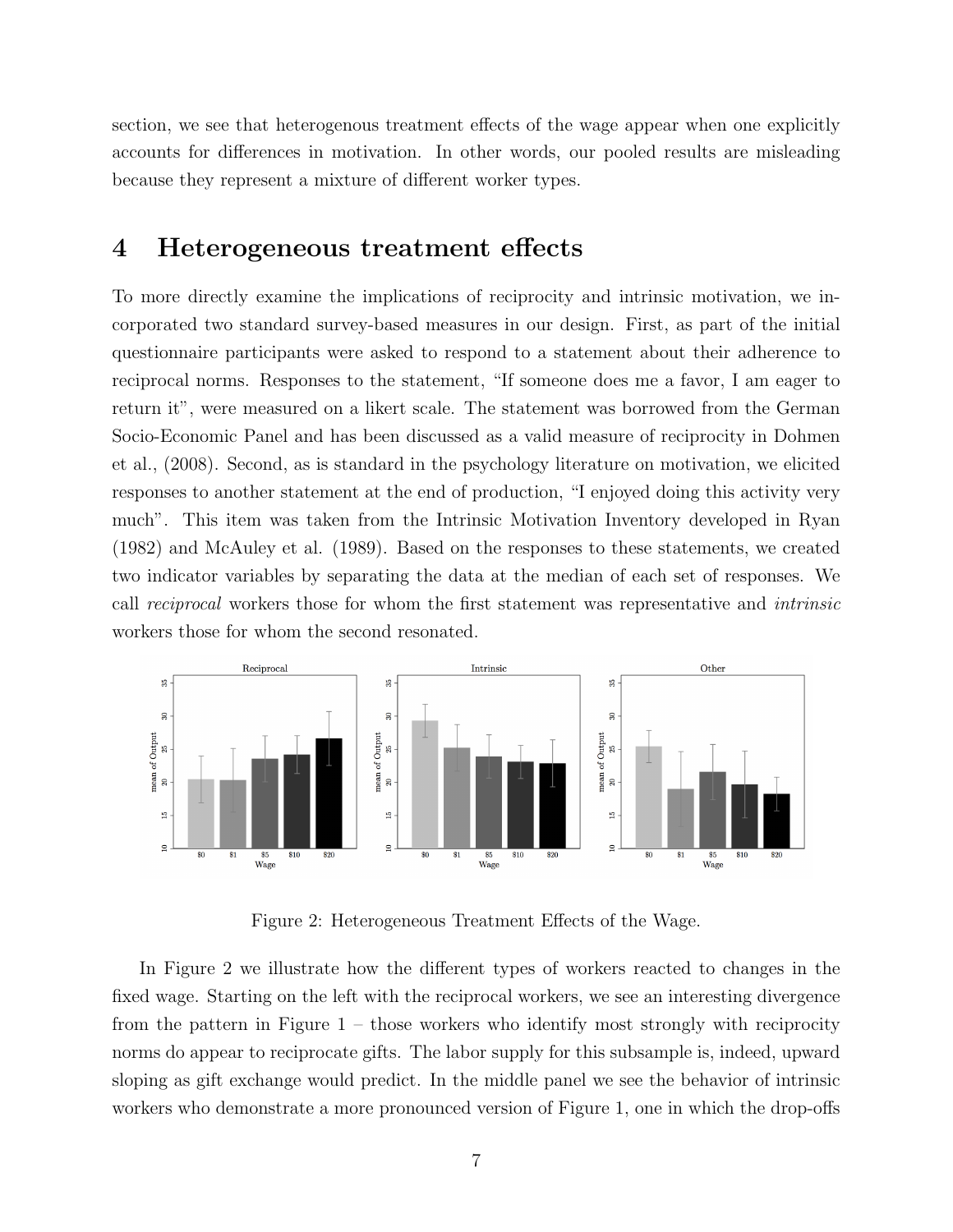of effort from the volunteer condition are more pronounced. Lastly, on the right we report the mean behavior of those workers who were classified neither as reciprocal nor intrinsic. While somewhat lower than the other two types (and so closer to the neoclassical prediction), the mean efforts of these workers, who comprise only a third of the sample, are more variable and do not form as clear a pattern.

| Table 3: Labor Supply with Reciprocal and Intrinsic Workers |                |            |             |                |
|-------------------------------------------------------------|----------------|------------|-------------|----------------|
|                                                             | (1)            | (2)        | (3)         | (4)            |
| Wage                                                        | $-0.202$       | $-0.216$   | $-0.182$    | $-0.216*$      |
|                                                             | (0.117)        | (0.133)    | (0.173)     | (0.120)        |
|                                                             |                |            |             |                |
| Reciprocal Worker (I)                                       | $-4.001**$     | $-3.583**$ | $-3.846***$ | $-3.583**$     |
|                                                             | (1.499)        | (1.560)    | (1.489)     | (1.649)        |
|                                                             |                |            |             |                |
| Wage $\times$ Reciprocal Worker                             | $0.662***$     | $0.601***$ | $0.664***$  | $0.601***$     |
|                                                             | (0.120)        | (0.129)    | (0.159)     | (0.166)        |
|                                                             |                |            |             |                |
| Intrinsic Worker (I)                                        | $6.297***$     | $5.720**$  | $6.437***$  | $5.720***$     |
|                                                             | (1.993)        | (2.365)    | (1.554)     | (1.687)        |
|                                                             |                |            |             |                |
| Wage $\times$ Intrinsic Worker                              | $-0.359***$    | $-0.339*$  | $-0.375**$  | $-0.339**$     |
|                                                             | (0.142)        | (0.189)    | (0.164)     | (0.173)        |
| Wage + (Wage $\times$ Recip)                                | $0.460***$     | $0.385**$  | $0.482**$   | $0.385***$     |
|                                                             | (0.124)        | (0.1838)   | (0.188)     | (0.146)        |
| Wage + (Wage $\times$ Intri)                                | $-0.561***$    | $-0.555**$ | $-0.557***$ | $-0.555***$    |
|                                                             | (0.167)        | (0.189)    | (0.128)     | (0.152)        |
| Controls included                                           | No             | Yes        | No          | Yes            |
| Errors clustered on session                                 | Yes            | Yes        | $\rm No$    | N <sub>o</sub> |
| Session random effects                                      | N <sub>o</sub> | $\rm No$   | Yes         | Yes            |
| Observations                                                | 175            | 175        | 175         | 175            |

Notes: Dependent variable is individual output; marginal effects and robust standard errors reported; \*  $p<0.10$ , \*\*  $p<0.05$ , \*\*\*  $p<0.01$ ; controls include age, sex, race, GPA, major, big 5 personality.

To test more explicitly for heterogeneous labor supply effects, in Table 3 we report point estimates from regressions in which the type indicators and their interactions with the wage treatments have been added. The table is similar in structure to Table 2 in that the first two columns of the table include clustered standard errors, the second two employ random effects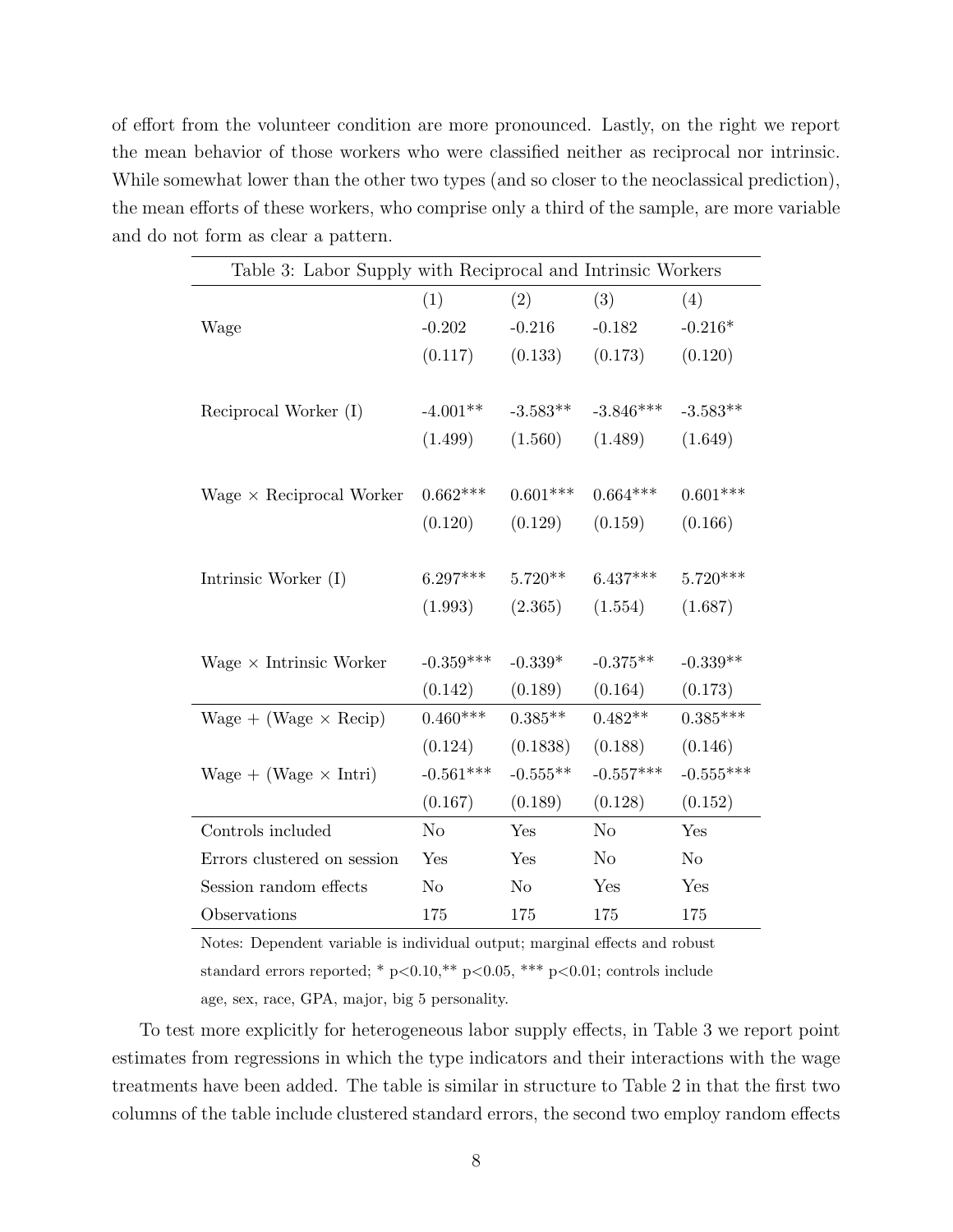instead and controls are added in columns (2) and (4). Given we have included the types and allowed their labor supplies to differ, the point estimate on "Wage" is the slope of labor supply for the "other" workers. As in Table 2, these workers do not respond significantly to the wage.

The place to focus attention in Table 3, however, is near the bottom where the estimates of the slopes of the type-specific labor supply curves are calculated. The effect of the wage for reciprocal workers is the sum of the Wage point estimate just discussed and the relevant interaction. This estimate hovers around 0.4 and is significantly positive in all four columns. It appears that labor supply does slope upwards through the reference wage, though only for reciprocal workers. By contrast, for the intrinsic workers the estimate of the slope of labor supply is significantly negative. Intrinsically motivated workers do appear to eschew monetary compensation for this task - the slope of their labor supply is -0.55 with most of the effect being driven by the considerable efforts given by these workers when asked to volunteer.<sup>3</sup>

#### 5 Discussion

Fixed-wage workers comprise the bulk of the labor force and yet little is known about how these employees respond to changes in their wages. Undoubtedly, part of the reason these workers have been somewhat ignored is that the answer seemed obvious from the neoclassical point of view: without incentives these employees should not work hard, nor should they respond positively to increases in the fixed wage. However, given recent interest in reciprocity and intrinsic motivation and their implications for motivation, this prediction seems less obvious today and so to better understand the motivation and psychology of these workers, I estimate their labor supply using a real effort experiment. The data from this experiment suggest two "take home" messages. First, no one theory seems to fit the pooled data. On average, people work considerably harder than the minimum (so the neoclassical model does not work well) but they do not respond to changes in the wage from a starting point of zero (so neither reciprocity nor intrinsic motivation fit well either). Second, pooling the data is deceptive because there seem to be distinct types with heterogeneous responses to the wage. Significant portions of our sample can be classified as reciprocal or intrinsically motivated and, indeed, these "types" respond as theory would predict: reciprocators return wage gifts with increased effort and extrinsic incentives crowd out motivation for intrinsic workers.

As I mentioned at the start, there are surprisingly few papers that estimate labor supply

<sup>3</sup>As with Table 2, the full set of point estimates for Table 3, including those for the controls, appears in the appendix.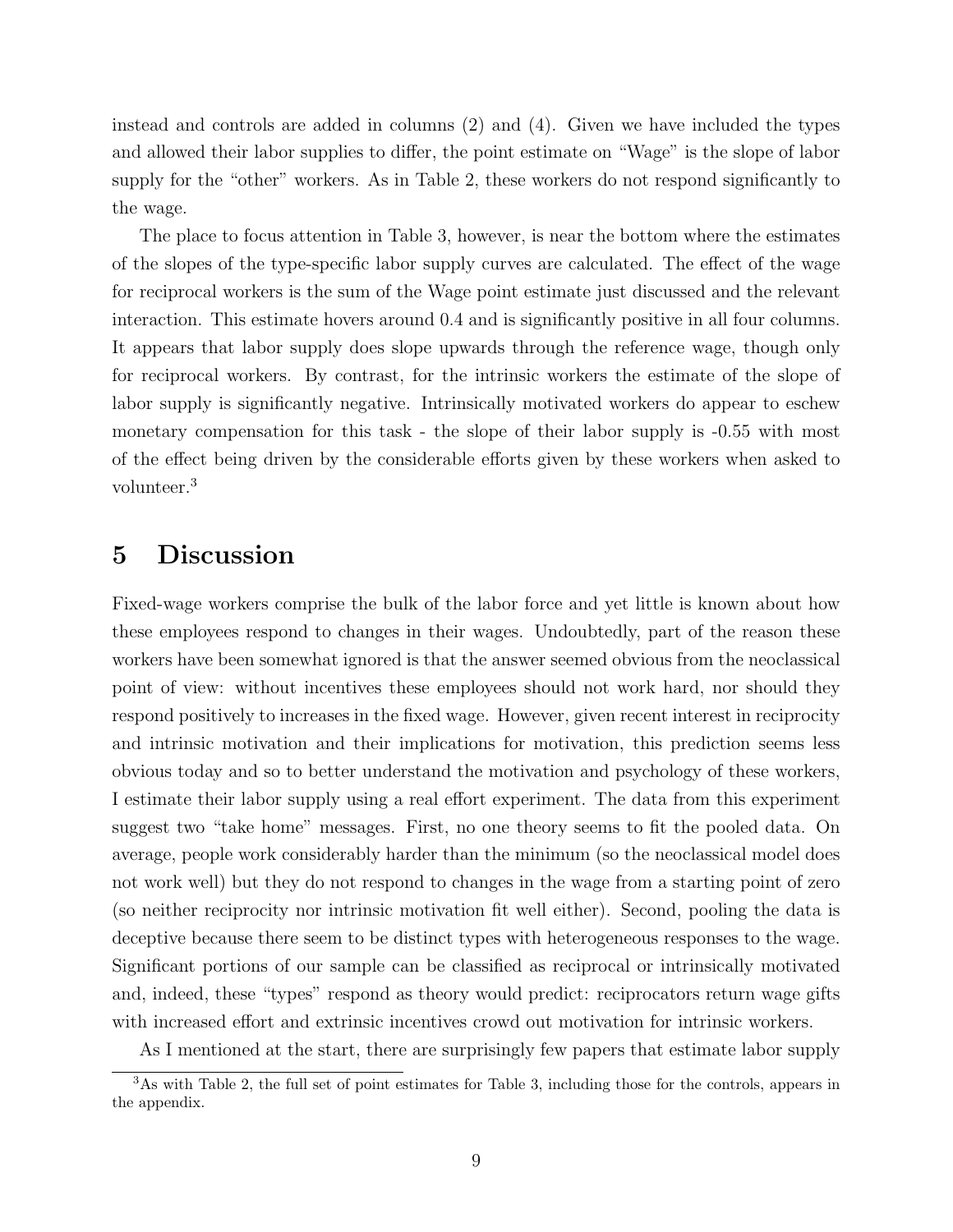for this type of worker - as far as I know this is the only real effort experiment designed explicitly to do so (others use chosen effort, incentive pay, or have only two wage conditions which is not enough to estimate a full supply curve). However, there are two papers, designed for other purposes, that dovetail with the current results nicely. Concerning the behavior of workers who may be intrinsically motivated, Gneezy and Rustichini (2000) examine the efforts of 180 high school workers hired to collect charitable donations. These workers are randomized into three wage conditions: unpaid (volunteers), those who earn 1% of the total amount that they raise and those who earn 10%. Like the current experiment, Gneezy and Rustichini's volunteers appeared to work the hardest. Unlike their participants, however, even very high fixed wages were not enough to motivate workers on average in this experiment. Considering reciprocal workers instead, Cohn et al., (2014) study 196 workers hired to do a short-term job (hand out promotional copies of a newspaper). Here the question is whether workers will reciprocate a wage gift. In their within-subjects design, workers are exposed to two wages, asked about how fair they thought the wages were and then, later, asked to participate in a reciprocity experiment. Like the current data, there is not a lot of evidence of reciprocity in the pooled data of Cohn et al. However, when the authors test for heterogeneous treatment effects using their wage fairness perceptions and the typology resulting from the experiment, they find something very similar to the current experiment. Workers categorized as reciprocal by the experiment did respond significantly positively to the wage gift and the effect did not fade.<sup>4</sup> Again however, neither of these studies was designed to estimate the labor supply of fixed-wage workers (Gneezy and Rustichini use performance incentives and have just three wage treatments while Cohn et al. have only two wage treatments) and so the current estimates are somewhat unique.

What are the implications of the labor supply curves that I have estimated? In the pooled sample there seems to be good news and bad news. The good news is that neoclassical theory does not fit well because people do not just give a minimum of effort. Most workers gave considerably more. The bad news is that the workers, taken as a whole, do not respond to increases in the fixed wage. Does this mean that wage gifts are just a waste of money from an organization's point of view? Not necessarily. The representative worker masks considerable heterogeneity and whatever determines the mixture within an organization must certainly play an important role. If the organization were one in which norms of reciprocity are primed, low fixed wages would be a disaster, for example. As the discussion in Heyman and Ariely (2004) of social and monetary markets suggests, context is likely to be very important in the workplace. Workers may fall back on norms of reciprocity when triggered by a traditional (perhaps exploitative) workplace environment and in this case wage gifts

<sup>&</sup>lt;sup>4</sup>A similar result, though in the context of training, has recently been demonstrated in Sauermann (2015).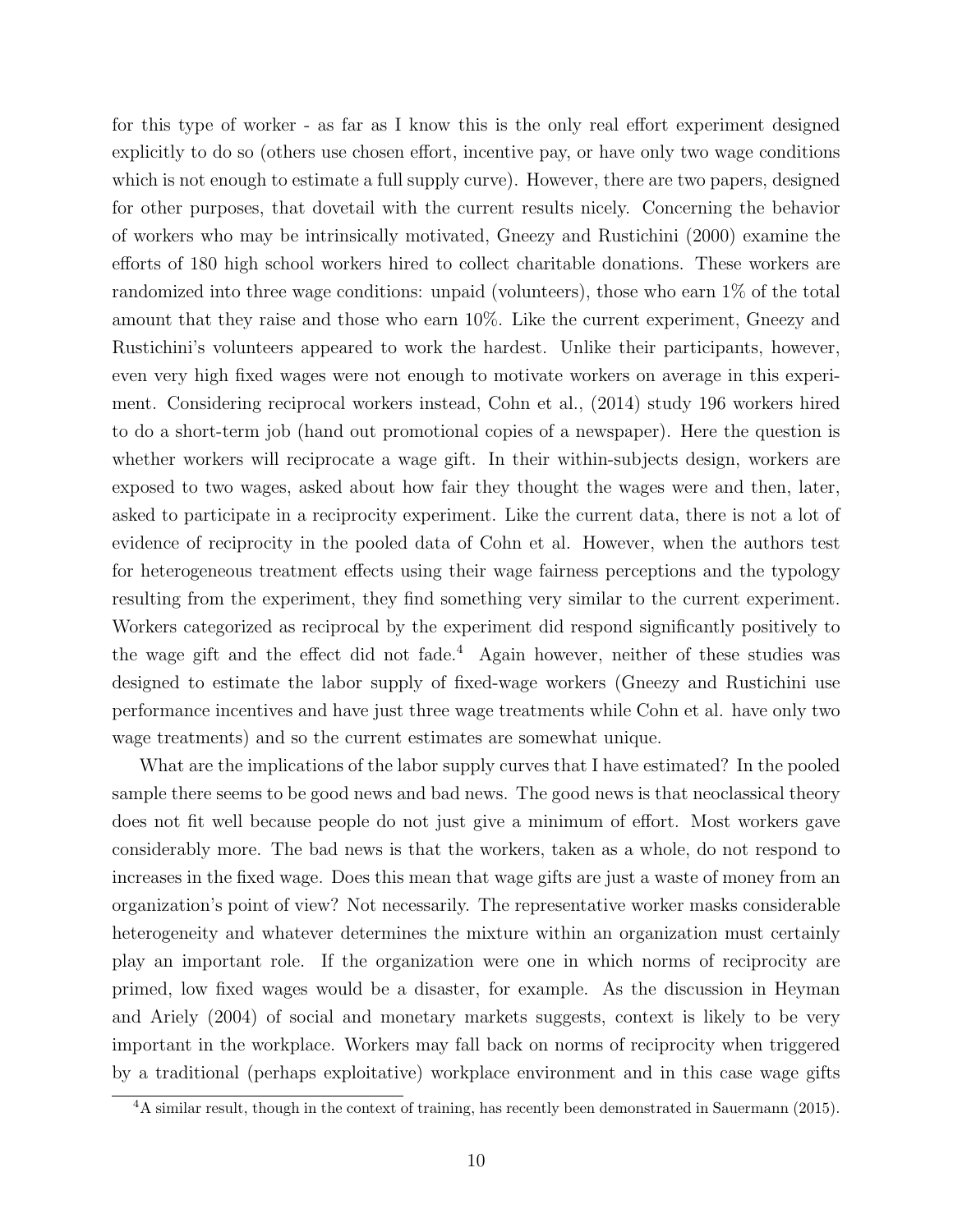will matter considerably. But workers may instead rely on intrinsic motivation when the context is more social or, as is demonstrated in Carpenter and Gong (2015), the mission of the firm matches one's values more closely. Here, conditional on rising to some common reference wage, everyone concerned may be happier if resources were used for things other than wages. The point, perhaps, is that setting a fixed wage that is optimal for all in an organization may be impossible given the heterogeneity we find, but perhaps one can at least do pretty well by matching the wage policy to firm "culture" and the dominant work norms.

#### 6 References

AKERLOF, G. (1982): Labor Contracts as Partial Gift Exchange, Quarterly Journal of Economics, 92, 543-569.

ASHENFELTER, O., AND D. CARD (1999): Handbook of Labor Economics, Amsterdam: Elsevier.

ASHENFELTER, O., AND R. LAYARD (1986): Handbook of Labor Economics, Amsterdam: Elsevier.

BELLEMARE, C., AND B. SHEARER (2011): On the Relevance and Composition of Gifts within the Firm: Evidence from Field Experiments, International Economic Review, 52, 855-882.

BENABOU, R., AND J. TIROLE (2003): Intrinsic and Extrinsic Motivation, Review of Economic Studies, 70, 489-520.

BOWLES, S. (1985): The Production Process in a Competitive Economy: Walrasian, Neo-Hobbesian, and Marxian Models, American Economic Review, 75, 16-36.

CAMERER, C., L. BABCOCK, G. LOEWENSTEIN, AND R. THALER (1997): Labor Supply of New York City Cabdrivers: One Day at a Time, Quarterly Journal of Economics, 112, 407-441.

CARPENTER, J., AND E. GONG (2016): Motivating Agents: How Much Does the Mission Matter?, Journal of Labor Economics, 34, 211-236.

COHN, A., E. FEHR, AND L. GOETTE (2014): Fair Wages and Effort Provision: Combining Evidence from a Choice Experiment and a Field Experiment, Management Science, In press.

CRAWFORD, V., AND J. MING (2011): New York City Cab Drivers' Labor Supply Revisited: Reference-Dependent Preferences with Rational-Expectations Targets for Hours and Income, American Economic Review, 101, 1912-1932.

DECI, E., AND R. RYAN (1985): Intrinsic Motivation and Self-Determination in Human Behavior. New York: Plenum.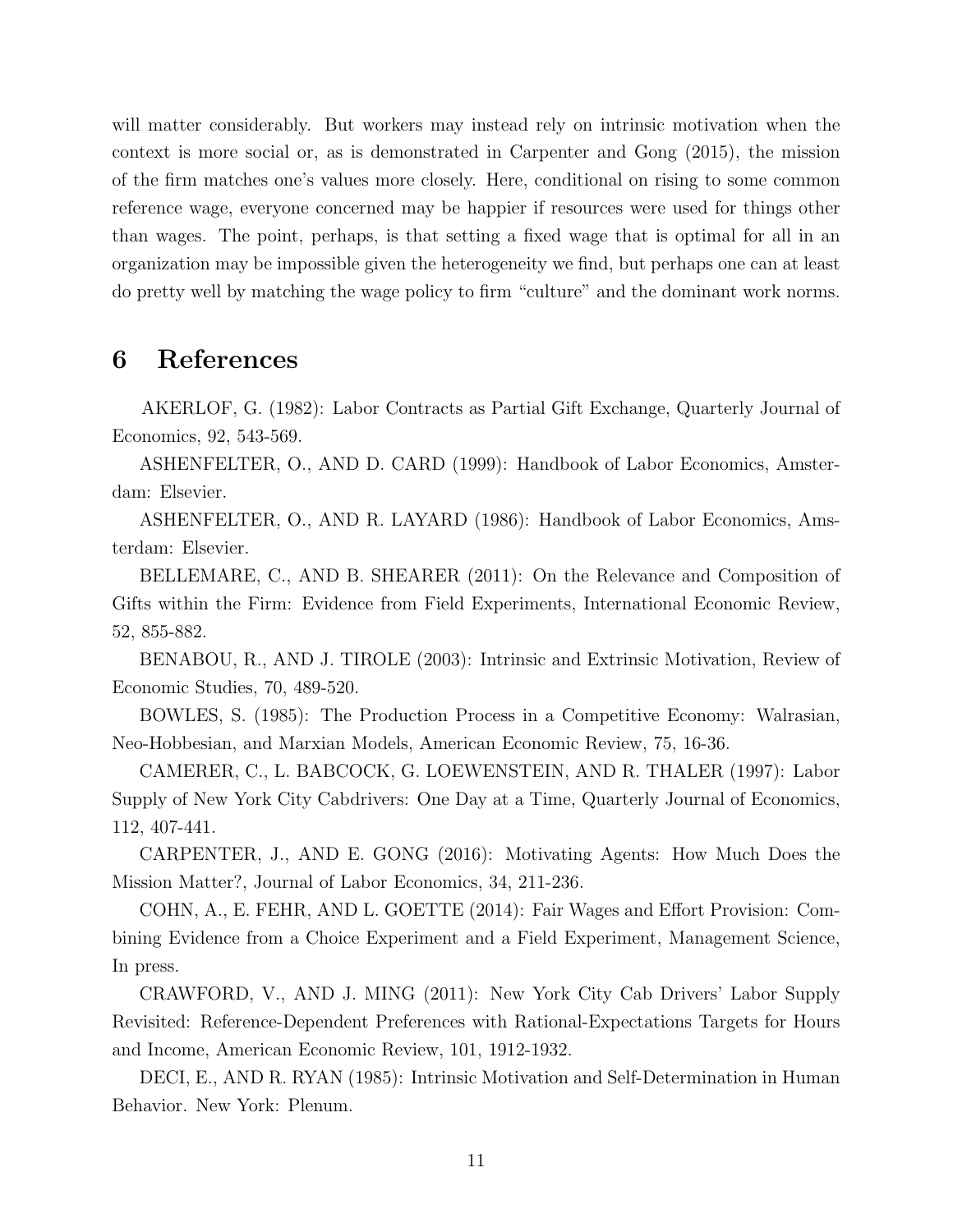DICKINSON, D. (1999): An Experimental Examination of Labor Supply and Work Intensities, Journal of Labor Economics, 17, 638-670.

DOHMEN, T., A. FALK, D. HUFFMAN, AND U. SUNDE (2008): Representative Trust and Reciprocity: Prevalence and Determinants, Economic Inquiry, 46, 84-90.

FARBER, H. (2014): Why You Can't Find a Taxi in the Rain and Other Labor Supply Lessons from Cab Drivers, Quarterly Journal of Economics, forthcoming.

FEHR, E., AND L. GOETTE (2007): Do Workers Work More When Wages Are High? Evidence from a Randomized Field Experiment American Economic Review, 97, 298-317.

FISMAN, R., N. HARMON, E. KAMENICA, AND I. MUNK (2012): Labor Supply of Politicians.

GNEEZY, U., AND J. LIST (2006): Putting Behavioral Economics to Work: Testing for Gift Exchange in Labor Markets Using Field Experiments, Econometrica, 74, 1365-1384.

GNEEZY, U., AND A. RUSTICHINI (2000): Pay Enough or Don't Pay at All, Quarterly Journal of Economics, 115, 791-810.

HAMERMESH, D., AND J. WOLFE (1990): Compensating Wage Differentials and the Duration of Wage Loss, Journal of Labor Economics, 8, 175-197.

HEKMAN, J. (1993): What Has Been Learned About Labor Supply in the Past Twenty Years?, American Economic Review, 83, 116-121.

HEYMAN, J., AND D. ARIELY (2004): Effort for Payment: A Tale of Two Markets, Psychological Science, 15, 787-793.

HUET-VAUGHN, E. (2015): Do Social Comparisons Motivate Workers? A Field Experiment on Relative Earnings and Labor Supply.

JOHN, O., L. NAUMANN, AND C. SOTO (2008): Paradigm Shift to the Intergrated Big Five Trait Taxonomy, in Handbook of Personality: Theory and Research, ed. by O. John, R. Robins, and L. Pervin. New York: The Guilford Press, 114-158.

KEANE, M. (2011): Labor Supply and Taxes: A Survey, Journal of Economic Literature, 49, 961-1075.

KUBE, S., M. A. MARECHAL, AND C. PUPPE (2012): The Currency of Reciprocity: Gift Exchange in the Workplace, American Economic Review, 102, 1644-1662.

LEDFORD, G. (2014): The Changing Landscape of Employee Rewards: Observations and Prescriptions, Organizational Dynamics, 43, 168-179.

MCAULEY, E., T. DUNCAN, AND V. TAMMEN (1989): Psychometric Properties of the Intrinsic Motivation Inventory in a Competitive Sport Setting: A Confirmatory Factor Analysis, Research Quarterly for Exercise and Sport, 60, 48-58.

OETTINGER, G. (1999): An Empirical Analysis of the Daily Labor Supply of Stadium Vendors, Journal of Political Economy, 107, 360-392.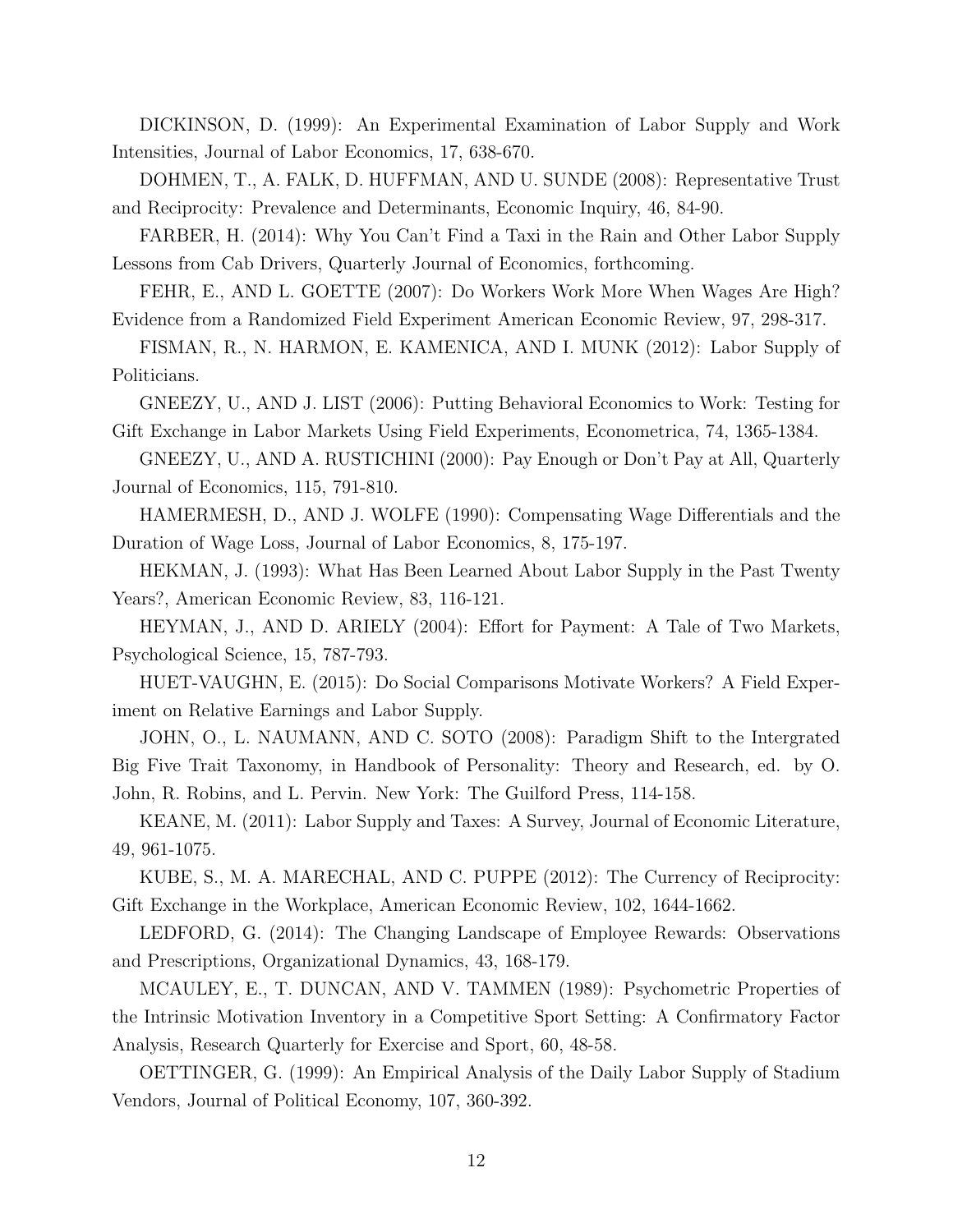RYAN, R. (1982): Control and Information in the Intrapersonal Sphere: An Extension of Cognitive Evaluation Theory, Journal of Personality and Social Psychology, 43, 450-461.

SAUERMANN, J. (2015): Worker Reciprocity and the Returns to Training: Evidence from a Field Experiment.

SILLAMAA, M.-A. (1999): Taxpayer Behavior in Response to Taxation: Comment and New Experimental Evidence, Journal of Accounting and Public Policy, 18, 165-177.

SWENSON, C. (1988): Taxpayer Behavior in Response to Taxation, Journal of Accounting and Public Policy, 7, 1-28.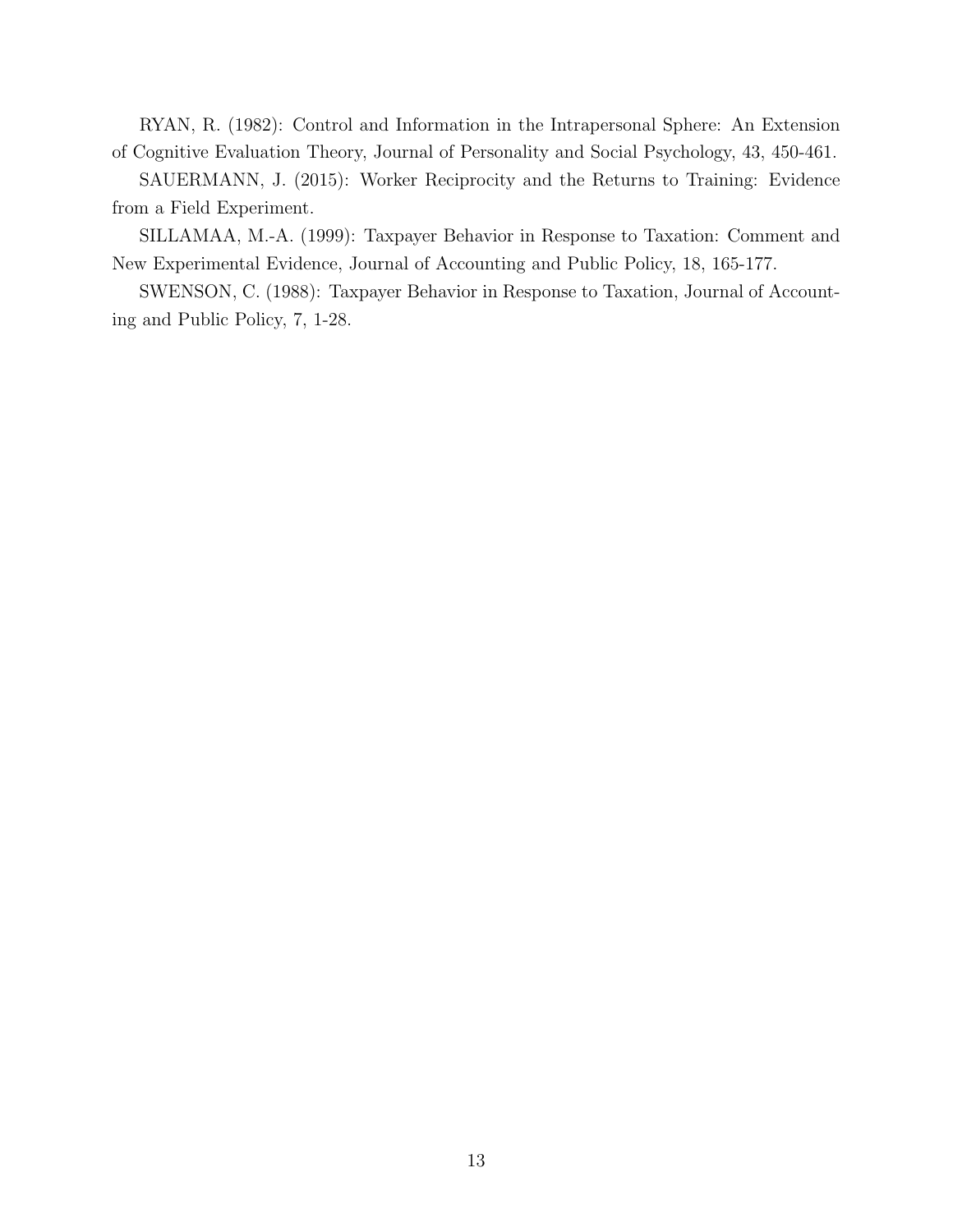## 7 Appendix - instructions from the experiment

Part 1

{Participants are greeted and told to sign in as they arrive. They are then directed to their individual workstations and told to sign onto their computers using their college login information. When all participants are seated and logged on, the experimenter then reads the following instructions.}

Hello, thank you for coming to this session. There are two parts to today's session, the first of which is an online survey we are asking you all to complete. Please note that any and all responses you provide are strictly confidential and anonymous. We intend to use the data collected from our study for academic work as it relates to economic decision-making. To assure your responses are confidential, we ask you to not speak to each other until the entire study is completed.

Inside the manila envelope on your desk you will find a consent form that we need you to fill out. Please take a moment to read over the form, sign it, and then return it to the envelope.

Inside the manila envelope you will also find a smaller envelope containing \$5. This is your compensation for completing the survey. We have allotted 30 minutes to complete the survey, and have based the compensation on the prevailing student worker wage, which is \$10 per hour.

It is now time to begin the survey, please launch an internet browser we will write a link on the board for you to follow to the survey. Once there, you will be prompted to enter your participant number, which is written on the outside of your manila envelope, and begin the survey. It is very important that you enter your participant number correctly.

Please begin. When you are finished please remain seated in your place — we will give you further instructions for part 2 after 30 minutes have passed.

{At the end of Part 1 participants are told to take a minute to get a drink, stretch, or use the bathroom while the room is readied for production.} Part 2

It is time to begin part 2. For those of you still working on the survey, you can stop where you are. Thank you all very much for your responses.

For the second half hour of our session, we would like you to help the Economics Department prepare a newsletter mailer that will be sent to alumni. The work is simple. You will fold the mailer in thirds so the return address is showing,  $\{folding\ is\ demonstrated\}$  place a round sticker on the seam so it doesn't open in the mail and then hand address the mailer using a list of alumni that we have provided. Please do one mailer at a time and don't worry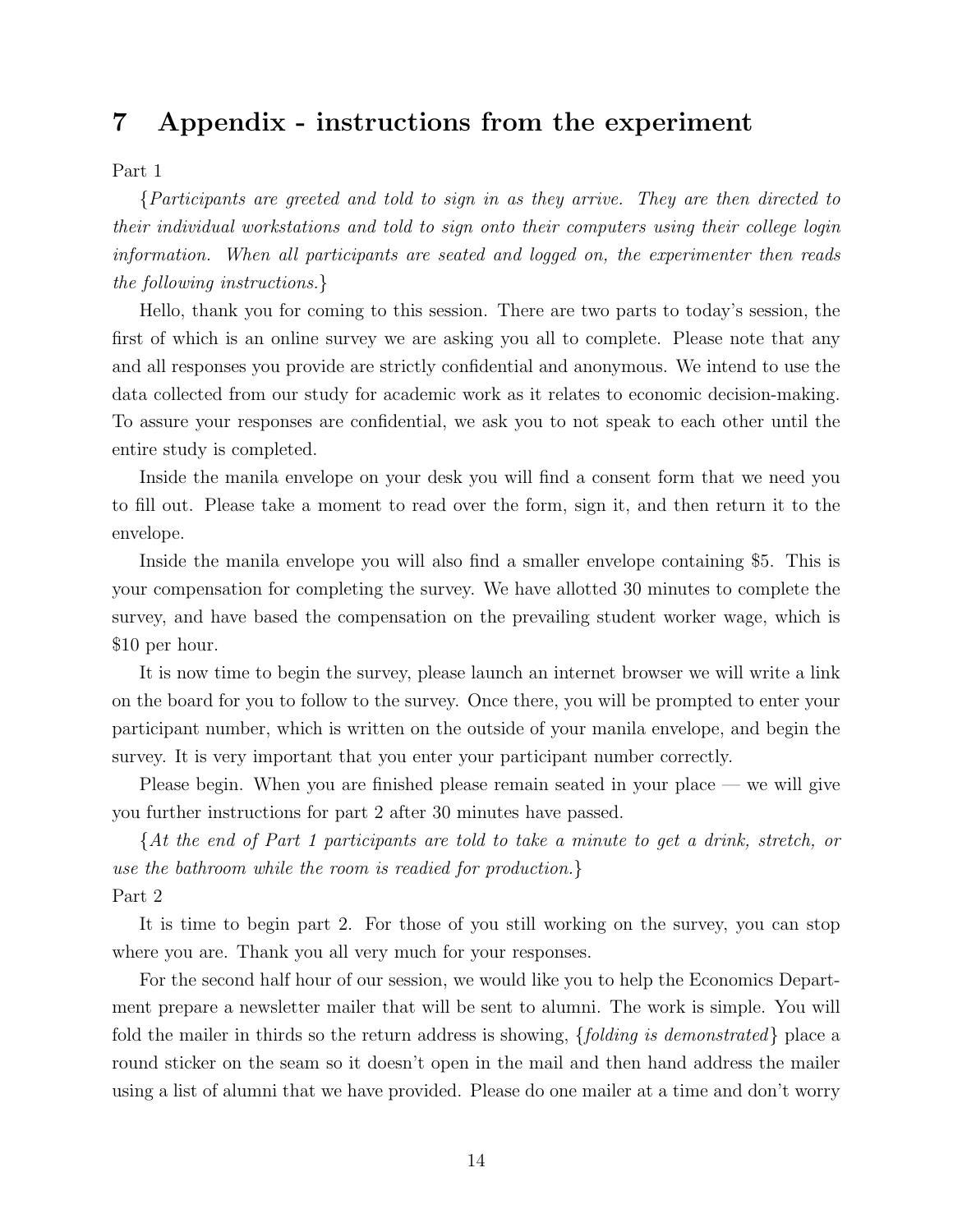about the year of graduation.

 ${Wage = $0}$  Ordinarily, the Department would have to hire student workers to do this task, but we'd like you to stay for another 30 minutes to work on the mailer as a volunteer.

 ${Wage = $10}$  Ordinarily, the Department would have to hire student workers to do this task, but we'd like you to stay for another 30 minutes to work on the mailer. Regardless of how many mailers you complete, you will be paid an additional \$10 at the end of the 30 minutes, from funds provided by the Economics Department.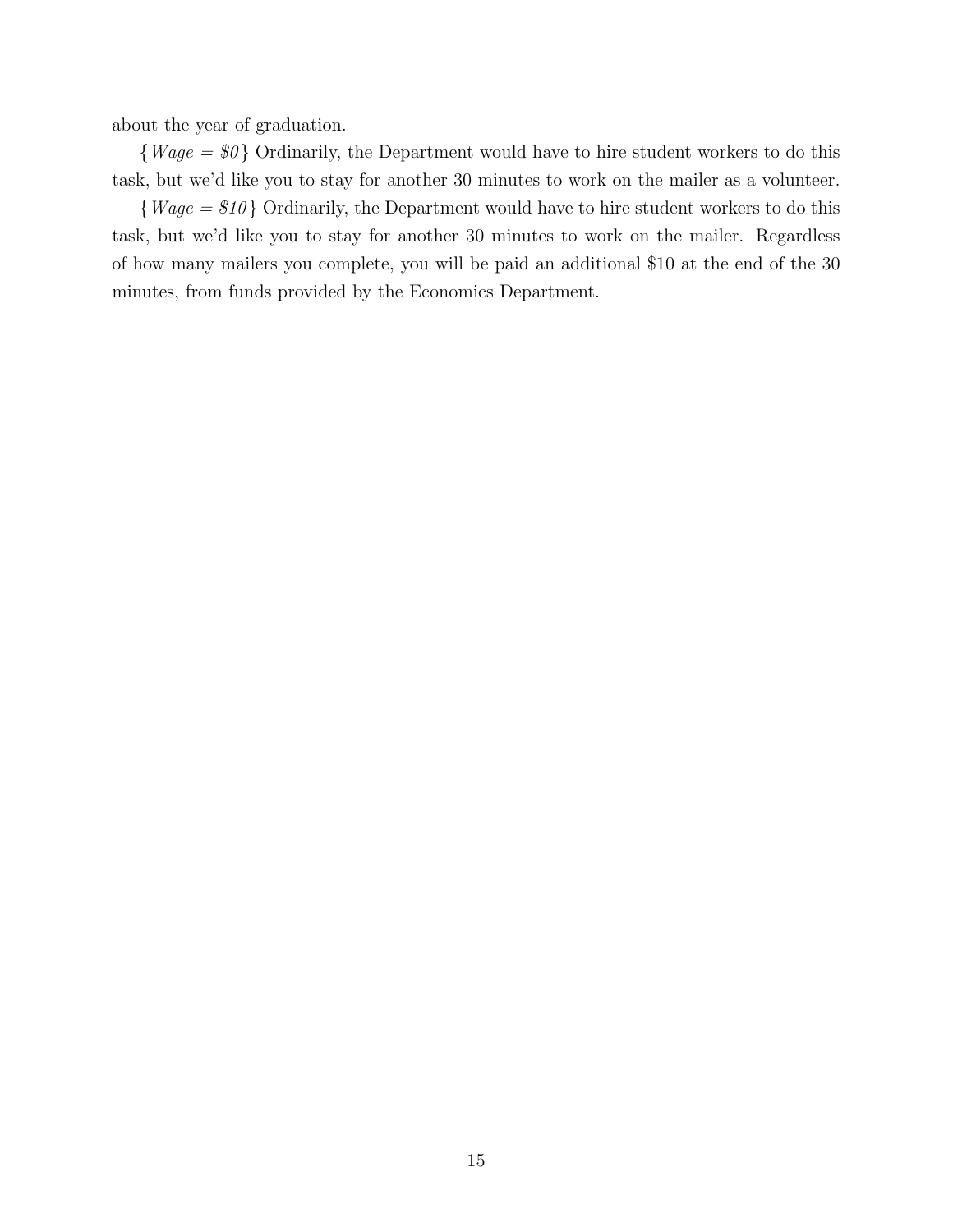| Table A1: Full Output Regressions |                |                |                |                |
|-----------------------------------|----------------|----------------|----------------|----------------|
|                                   | (1)            | (2)            | (3)            | (4)            |
| Wage                              | $-0.112$       | $-0.143$       | $-0.104$       | $-0.143*$      |
|                                   | (0.107)        | (0.105)        | (0.139)        | (0.086)        |
| Age                               |                | 0.284          |                | 0.284          |
|                                   |                | (0.479)        |                | (0.605)        |
| Male $(I)$                        |                | $-5.177***$    |                | $-5.177***$    |
|                                   |                | (1.720)        |                | (1.359)        |
| Caucasian $(I)$                   |                | 1.247          |                | 1.247          |
|                                   |                | (1.420)        |                | (1.385)        |
| High GPA $(I)$                    |                | 1.885          |                | 1.885          |
|                                   |                | (1.511)        |                | (1.595)        |
| Economic Major (I)                |                | $2.625*$       |                | 2.625          |
|                                   |                | (1.482)        |                | (1.745)        |
| Extroversion (FS)                 |                | $-0.105$       |                | $-0.105$       |
|                                   |                | (0.883)        |                | (0.687)        |
| Agreeableness (FS)                |                | $-1.665*$      |                | $-1.665**$     |
|                                   |                | (0.871)        |                | (0.764)        |
| Conscientiousness (FS)            |                | $-0.611$       |                | $-0.611$       |
|                                   |                | (1.012)        |                | (0.801)        |
| Neuroticism (FS)                  |                | $-0.359$       |                | $-0.359$       |
|                                   |                | (0.662)        |                | (0.699)        |
| Openness (FS)                     |                | 0.332          |                | 0.332          |
|                                   |                | (0.855)        |                | (0.783)        |
| Errors clustered on session       | Yes            | Yes            | N <sub>o</sub> | N <sub>o</sub> |
| Session random effects            | N <sub>o</sub> | N <sub>o</sub> | Yes            | Yes            |
| Observations                      | 175            | 175            | 175            | 175            |

Notes: Dependent variable is individual output; marginal effects and robust standard errors reported; \* p<0.10 \*\* p¡0.05, \*\*\* p¡0.01.